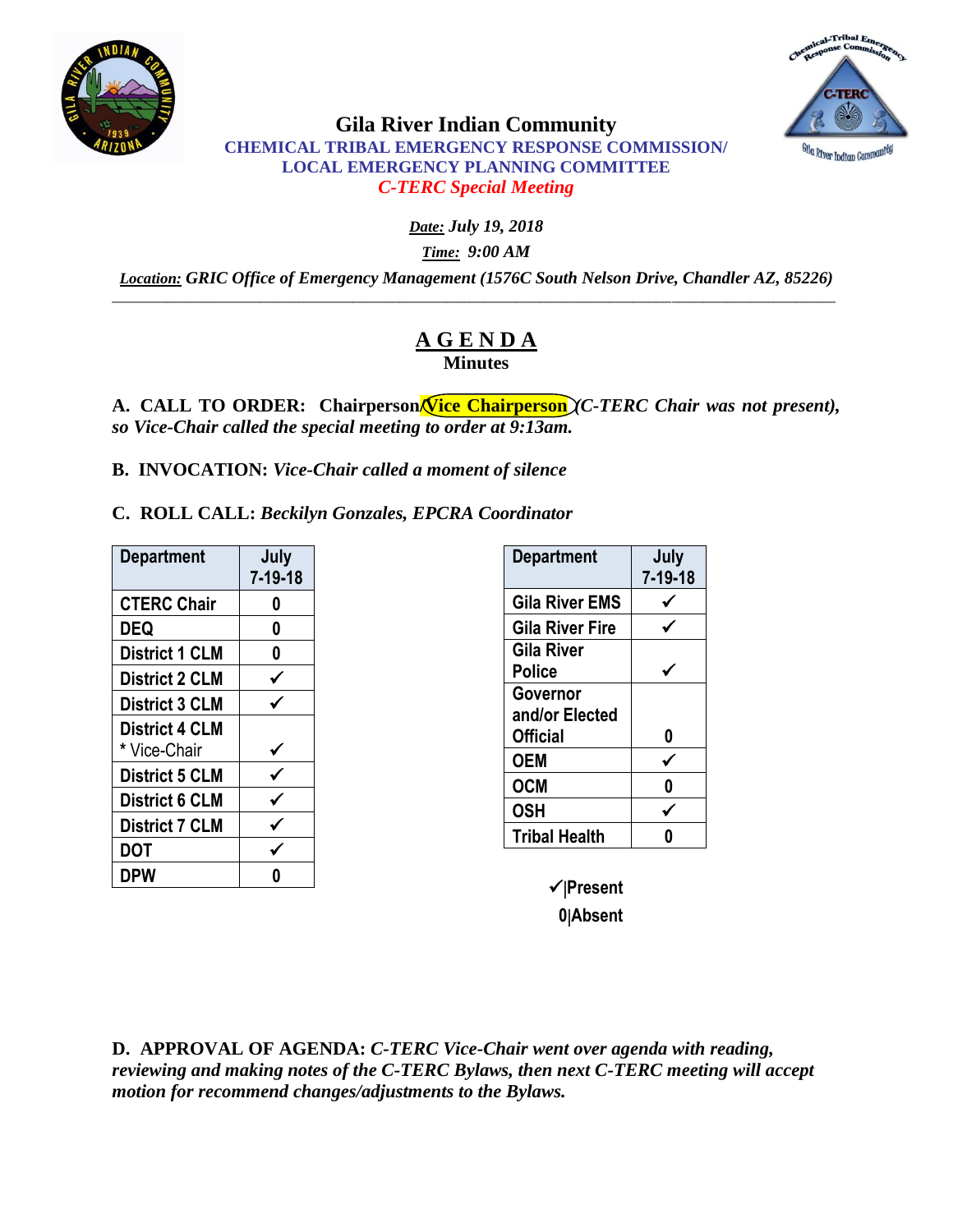## **E. NEW BUSINESS:**

*Notes taken from EPCRA Coordinator on discussions as the commission read word for word of the C-TERC Bylaws:*

## **1. Revision of the C-TERC Bylaws**

**a. Section I**

*In the purpose statement recommended the following verbiage in first sentence "i.e., the (insert recommended changes) development of comprehensive facility chemical emergency response plans,:*

*"i.e." – define how the i.e. is used; the i.e. is used correctly and has same meaning.* 

*Add "promoting the"*

*Add "promote and ensure"*

*Add "promote and educate"*

*Recommend to add the following to the end of the sentence "in accordance to…(reference what document or agency)"*

*Under B bullet at the beginning of the sentence make the following changes: "reflect changes on what is decided in the purpose statement"*

*Some recommended to leave as is Add "ensure the development of"*

**b. Section II**

*No changes*

- **c. Section III** *No changes*
- **d. Section IV** *Update current mailing address: Post Office Box 5072, Chandler, AZ 85226*
- **e. Section V**

*No changes*

**f. Section VI**

*Recommend the follow changes under B. Voting Membership:*

*"Adjust health resources to reflect new department name (Tribal Health)" Add "Dept of Transportation" as voting member or remain as advisory body? Remove "Emergency Medical Services" – some discussion on keeping EMS as voting member and some want to reflect the Title 18 definition and keep EMS as advisory body.* 

*Remove "Gila River Indian Community Ranger"*

*Motion was made to draft a letter to DEQ to make recommendation to add EMS and DOT as "voting members" and remove EMS as "advisory body". Letter will be drafted from C-TERC to DEQ based on the motion.* 

**g. Section VII**

*No changes*

#### **h. Section VIII**

*Recommend to make the following changes: Under bullet D. #2. Correct to reflect "Title 18" Add "#7. to reflect on retaining documents such as reports, minutes, etc. and EPCRA Coordinator will work with Linda Sauer from Law Office to word this correctly.* 

**i. Section IX**